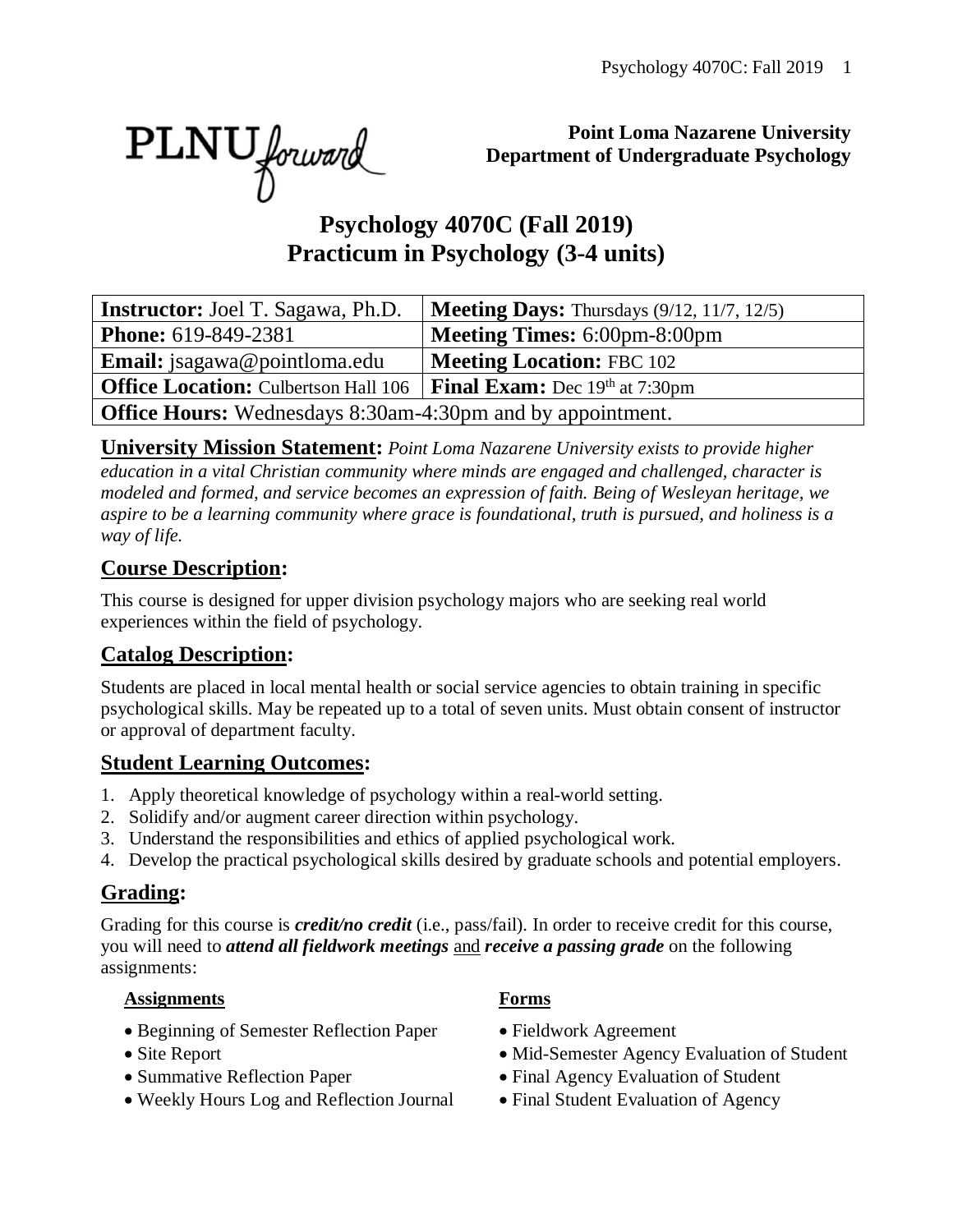#### **Course Requirements:**

- 1. *Fieldwork Meetings*: Students are required to attend all fieldwork meetings in order to receive full credit for this course. The purpose of these meetings is to provide students the opportunity to learn from one another regarding their various field placements and to gain support if needed.
- 2. *Reflection Journal and Fieldwork Hours Log*: Students are required to keep a weekly log of their fieldwork hours throughout the semester. In addition, students are required to take 5-10 minutes each week to reflect and document 1-2 basic insights gained while at their fieldwork placement. All fieldwork hours need to be completed between the first week of the semester and the final week of the semester. Exceptions (e.g., starting earlier or ending later) need to be approved by the instructor. The hour requirement for this course is variable and based on number of registered units. Detailed information on hour requirement per number of registered units is listed below:
	- 3 units  $= 150$  hours/semester (average 10 hours/week at the agency)
	- 4 units  $= 200$  hours/semester (average 14 hours/week at the agency)
- 3. *Beginning of Semester Reflection Paper*: Students are asked to complete an initial reflection paper regarding their professional goals while at their site placement and any concerns/challenges they are having at their site placement.
- 4. *Site Report*: Students are required to complete a site report in order to prepare for future graduate school and/or employment interviews. In addition, site reports are designed as a preparation tool for our mid-semester fieldwork meeting in which students are asked to share their site experiences with their peers for enhanced learning.
- 5. *Summative Reflection Paper*: Students are asked to complete a summative reflection paper demonstrating what they have learned about themselves, others, and the field of psychology.
- 6. *Fieldwork Agreement (Undergraduate Fieldwork Studies in Psychology Agreement)*: Students are required submit a signed fieldwork agreement by the second week of semester in order to receive full credit for this course. If students do not turn in a fieldwork agreement by this date, students may be required to drop this class in order to avoid a failing grade.
- 7. *Mid*-*Semester Student Evaluation (Agency Evaluation of Student)*: Students are required to obtain a mid-semester evaluation of their performance from their site supervisor before attending the mid-semester meeting. Failure to obtain a mid-semester evaluation may result in the student being dropped from the course.
- 8. *Final Student Evaluation (Agency Evaluation of Student)*: Students are required to obtain a final evaluation from their site supervisor before the final week of the semester.
- 9. *Final Site Evaluation (Student Evaluation of Agency)*: Students are also required to complete their final evaluation of their site by before the final week of the semester.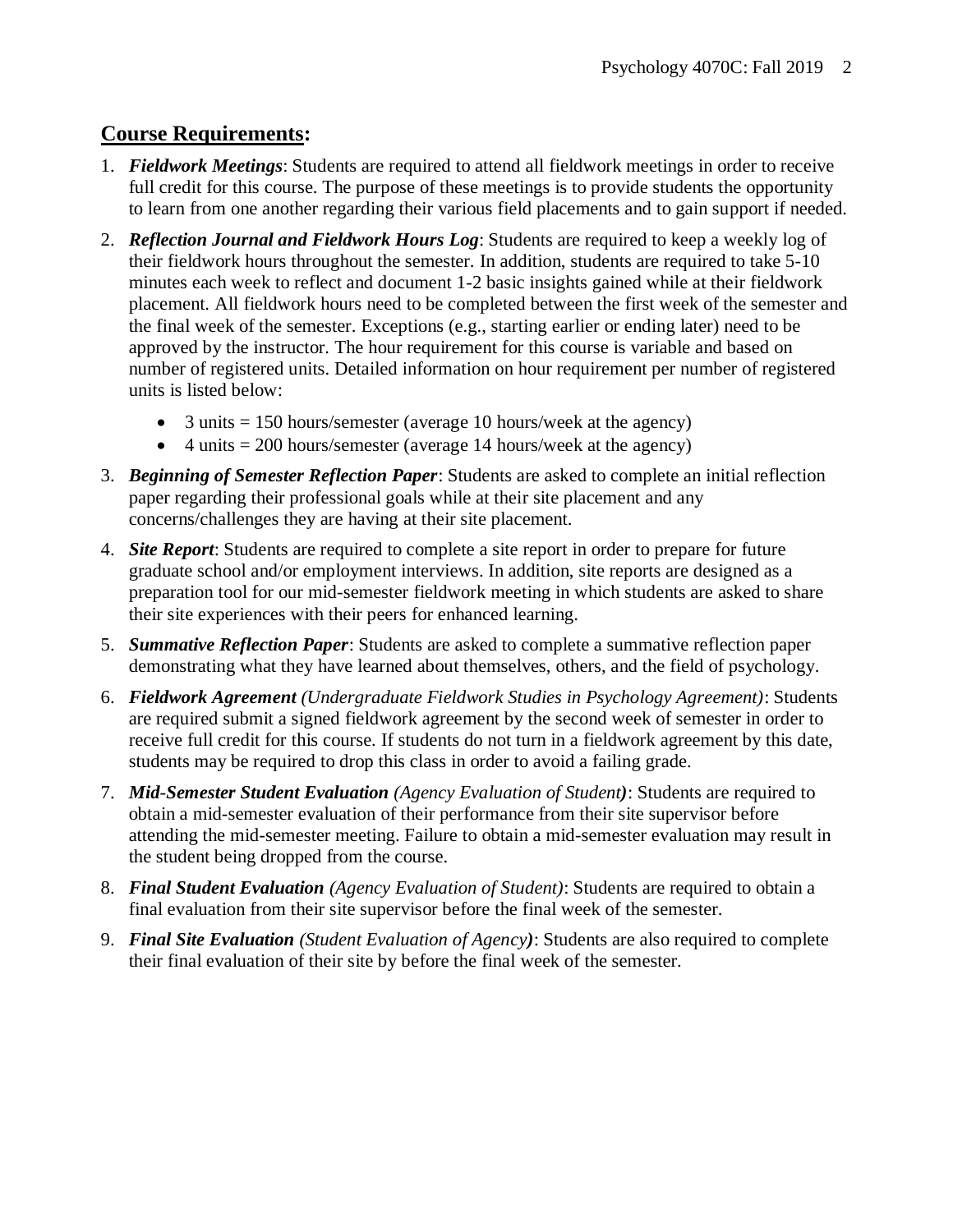#### **Course Policies:**

1*. Fieldwork Hours:* The hour requirement for this course is variable and based on the number of registered units. As defined by the department of psychology each unit requires 50 hours of work. If unforeseen circumstances arise, the hour requirement may be reduced a minimum of 40 hours for each unit in line with the university policy. Detailed information on hour requirement per number of registered units is listed below:

- **3 units = 150 hours/semester (average 10 hours/week at agency)**
- **4 units = 200 hours/semester (average 14 hours/week at agency)**

2. *Credit/No Credit Policy*: Students will receive credit only for the semester in which the work is performed. In situations where a student elects to volunteer for one of our approved agencies before the start date of the semester or after the end date of the semester, no oversight of the student's experience will be provided by the Department of Psychology. Past employment or volunteer work may not be used for retroactive credit. Students will not receive credit for the course under the following circumstances:

- Failure to attend any meetings without prior permission from the instructor.
- Failure to complete required internship hours.
- Failure to complete required assignments.
- Failure to complete required evaluations.

3. *Late Assignments:* All assignments must be completed within the semester that the student is registered for the course. If any of your assignments are late, you run the risk of being dropped from the course.

4. *In Progress (IP):* Students may be given an incomplete in this course in the event of an unusual situation where the completion of the field work hours is beyond the control of the student. 5. *Ethical Violations:* Anyone found cheating, plagiarizing, or any other form of academic dishonesty, will be given No Credit for the assignment and in most cases No Credit for the course. Please refer to the PLNU university catalog for a full description of the campus policy.

6. *Special Academic Accommodations:* Any student in this course who has a disability that might prevent them from fully demonstrating their abilities should meet with an advisor in the Disability Resource Center within the first two weeks of class to initiate disability verification and discuss accommodation that may be necessary to ensure full participation in the successful completion of course requirements. The Disability Resource Center can be contacted by phone at 619-849-2486 or by e-mail at [DRC@pointloma.edu.](mailto:DRC@pointloma.edu)

#### **Steps to Securing Your Fieldwork Internship with an Approved Site for PSY4070C**

- 1. Complete and submit Application for Psychology Fieldwork form.
- 2. Meet with Prof. Sagawa to discussion potential options for placement.
- 3. Begin the application process with an approved site.
- 4. Register for PSY4070C online during open registration.
- 5. Complete the interview and orientation process with your site including any necessary

background checks, immunizations, orientation meetings, and/or interviews.

6. Meet with your supervisor and complete the Fieldwork Agreement form.

#### **Steps to Securing Your Fieldwork Internship with a New Site for PSY4070C**

- 1. Complete Application for Psychology Field Work.
- 2. Meet with Prof. Sagawa to discuss potential options for placement.
- 3. Register for PSY4070C online during open registration.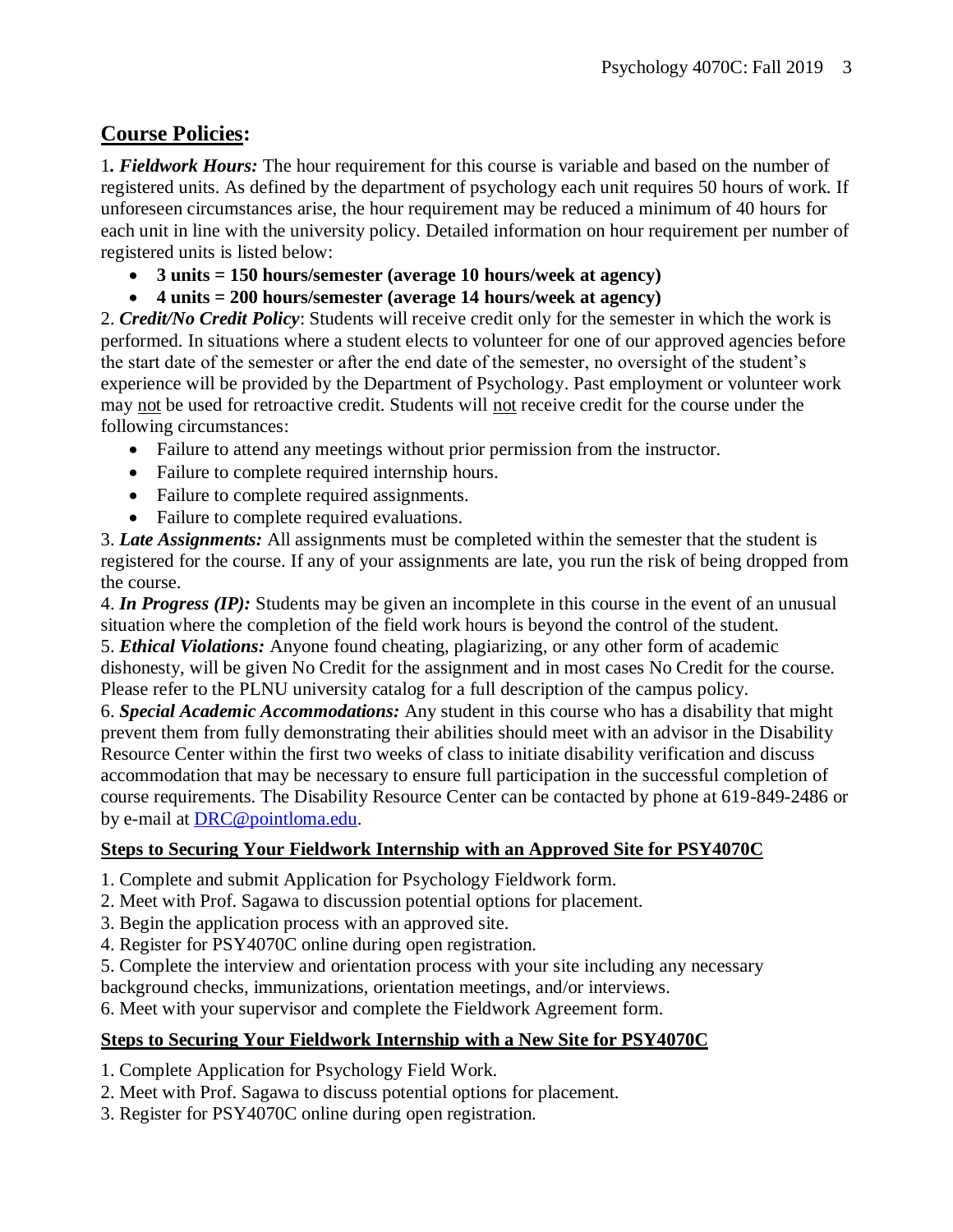4. Meet with the Office of Strengths and Vocation to explore options.

6. Join Prof. Sagawa to visit the new site.

7. Complete interview and orientation process with your site including any necessary background checks, immunizations, orientation meetings, and/or interviews.

8. Meet with your supervisor and complete the Fieldwork Agreement form.

#### **University Policies:**

1. *Educational Goals*: An internship or practicum must be part of an approved major or concentration within an academic department. Students must meet all prerequisites before participating. Each academic department offering internships or practicums for academic credit will clearly define the educational goals for these programs in written form. Learning objectives/career goals for the student and specific expectations from the internship or practicum site must stem from these educational goals.

2. *Locations*: Internship and practicum locations must be selected in collaboration with the department and appropriate faculty supervisor. Supervisor may call or visit site. Educational goals and accompanying expectations of the student must be agreed upon by the agency or business in order for it to quality as an approved site. When needed, legal rights and liabilities of the student of the site and of the University will be clearly stated and agreed to in writing before the beginning of the experience.

3. *Remuneration*: Traditionally PLNU academic internships and practicum assignments have not been paid positions. It was believed that the agency in which the student was placed was not to be considered the employer, but it was to serve as a partner in an educational experience for preprofessionals. As workplace policies have changed and liability concerns have arisen, the paid internship model has become common practice. If an internship includes payment for services (i.e., minimum wage, etc.), this must be stated in writing by the agency or business providing the paid internship. These conditions must be approved by the supervising academic department prior to the first day of the internship experience. Students may not use current employment locations to count for credit unless the workplace also qualifies under the previously stated PLNU educational policies, and a specific assignment is agreed upon. This determination must be made in consultation with the faculty supervisor. Past employment or volunteer work may not be used for retroactive credit. It remains the goal that agencies and businesses will be located by the academic departments and will participate with the University to provide valuable educational experiences, whether paid positions or not. Non-paid experiences can be mutually beneficial to both the sponsoring agency and the student, particularly if they are less encumbered by profit expectations. Students should be encouraged by faculty supervisors to pursue non-paid experiences with equal enthusiasm as with paid positions.

#### **Final Examination Policy:**

Successful completion of this class requires taking the final examination on its scheduled day. The [Final Exam Schedule](http://www.pointloma.edu/experience/academics/class-schedules) is available online.

#### **Attendance and Participation Policy:**

Regular and punctual attendance at all classes is considered essential to optimum academic achievement. If the student is absent for more than 10 percent of class meetings, the faculty member can file a written report which may result in de-enrollment. If the absences exceed 20 percent, the student may be de-enrolled without notice until the university drop date or, after that date, receive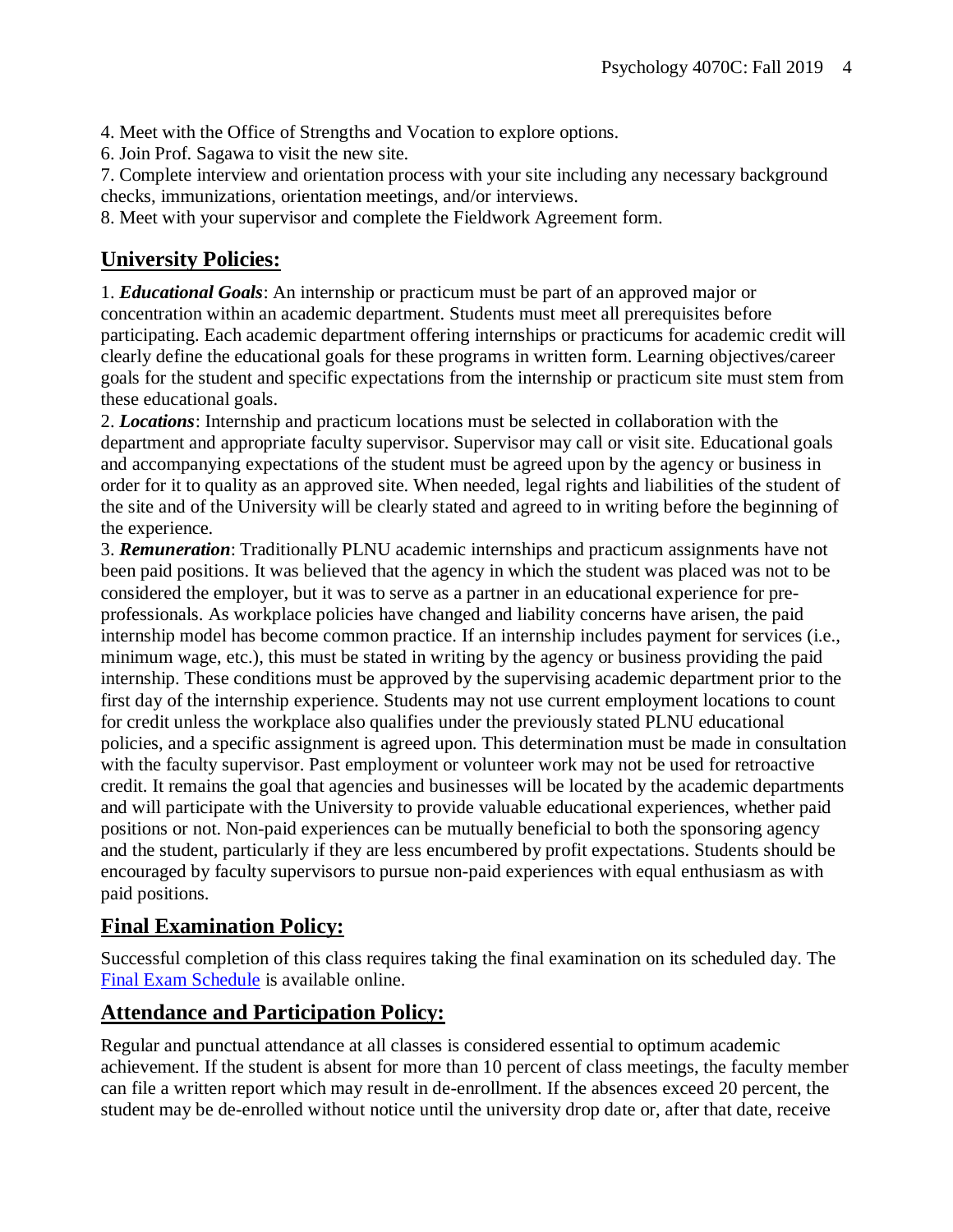the appropriate grade for their work and participation. A complete description of the [Academic](https://catalog.pointloma.edu/content.php?catoid=18&navoid=1278#Class_Attendance)  [Policies](https://catalog.pointloma.edu/content.php?catoid=18&navoid=1278#Class_Attendance) can be found in the Undergraduate Academic Catalog.

#### **Course Credit Hour Information:**

Following the [PLNU Credit Hour Policy,](http://catalog.pointloma.edu/content.php?catoid=18&navoid=1278#Credit_Hour_Definition) to meet the identified student learning outcomes of this course, the expectations are that this 3-4 unit course, delivered over a 15 week semester will approximate 3-4 hours/week classroom or direct faculty instruction. In addition, out of class student work will approximate a minimum of 6-8 hours each week. Specific details about how the class meets the credit hour requirement can be provided upon request.

#### **Academic Honesty Policy:**

Students should demonstrate academic honesty by doing original work and by giving appropriate credit to the ideas of others. Academic dishonesty is the act of presenting information, ideas, and/or concepts as one's own when in reality they are the results of another person's creativity and effort. A faculty member who believes a situation involving academic dishonesty has been detected may assign a failing grade for that assignment or examination, or, depending on the seriousness of the offense, for the course. Faculty will follow and students may appeal using the procedures in the University Catalog. See the **Academic Policies** for definitions of kinds of academic dishonesty and for further policy information.

#### **Academic Accommodations:**

While all students are expected to meet the minimum standards for completion of this course as established by the instructor, students with disabilities may require academic adjustments, modifications, or auxiliary aids/services. At Point Loma Nazarene University (PLNU), these students are requested to register with the **Disability Resource Center** (DRC), located in the Bond Academic Center [\(DRC@pointloma.edu](mailto:DRC@pointloma.edu) or 619-849-2381). The DRC's policies and procedures for assisting such students in the development of an appropriate academic adjustment plan (AP) allows PLNU to comply with Section 504 of the Rehabilitation Act and the Americans with Disabilities Act. Section 504(a) prohibits discrimination against students with special needs and guarantees all qualified students equal access to and benefits of PLNU programs and activities. After the student files the required documentation, the DRC, in conjunction with the student, will develop an AP to meet that student's specific learning needs. The DRC will thereafter email the student's AP to all faculty who teach course in which the student is enrolled each semester. The AP must be implemented in all such courses. If students do not wish to avail themselves of some or all of the elements of their AP in a particular course, it is the responsibility of those students to notify their professor in that course. PLNU highly recommends that DRC students speak with their professors during the first two weeks of each semester about the applicability of their AP in that particular course and/or if they do not desire to take advantage of some or all of the elements of their AP in that course. Students may find additional support through other campus offices as well including the [Office of Spiritual Development,](https://www.pointloma.edu/offices/spiritual-development) the [Tutorial Center,](https://www.pointloma.edu/offices/tutorial-services) and/or the [Wellness Center.](https://www.pointloma.edu/offices/wellness-center)

#### **Copyright Policy:**

Point Loma Nazarene University, as a non-profit educational institution, is entitled by law to use materials protected by US Copyright Act for classroom education. Any use of those materials outside of the class may violate the law. More information on the [PLNU Copyright Policy](http://libguides.pointloma.edu/content.php?pid=203591&sid=1700398) can be found online.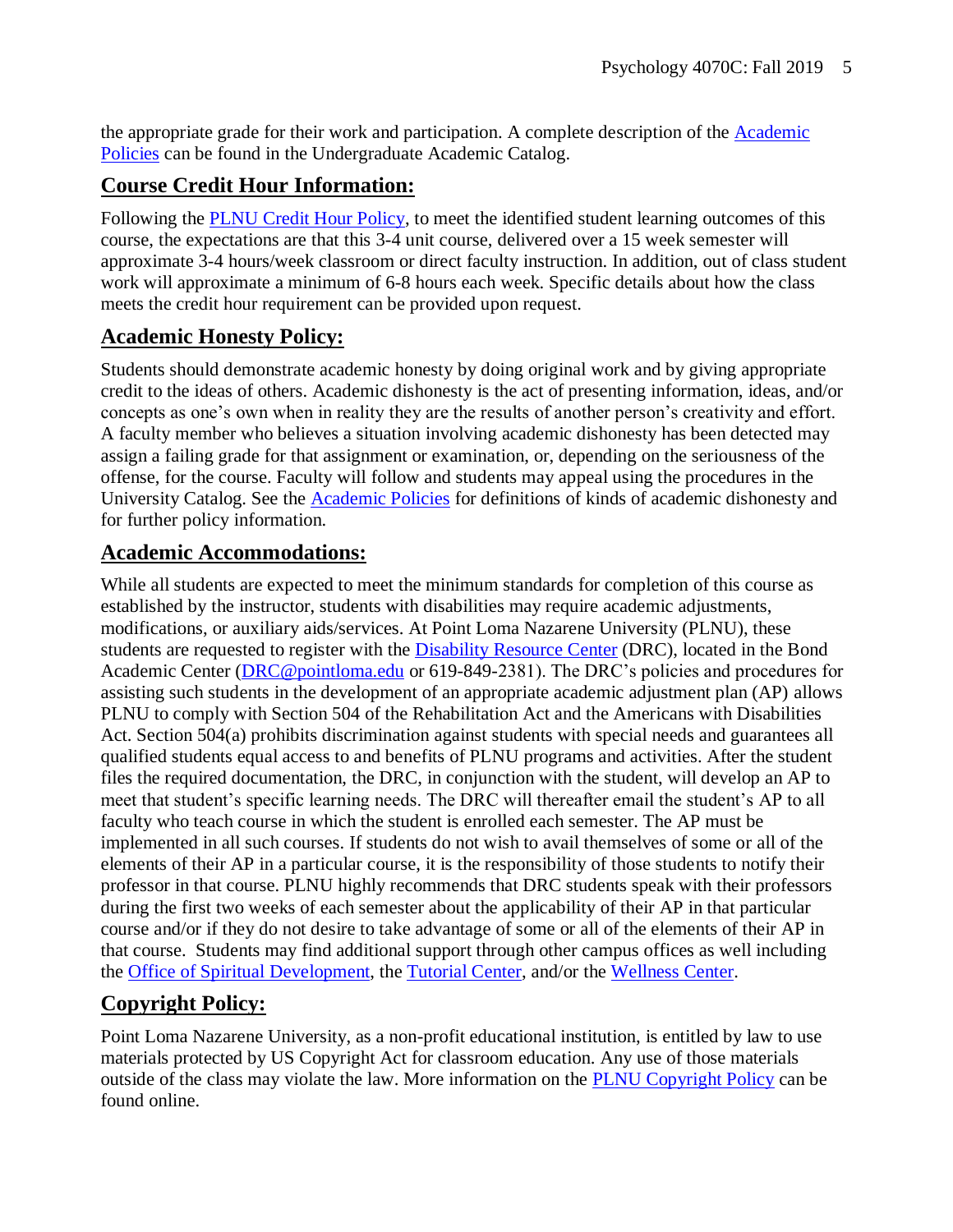#### **Psychology 4070C Tentative Schedule**

Beginning of Semester Meeting (September 12th) *Assignment Due: Fieldwork Agreement*

Indivdual Meetings with Professor (October 3rd) *Assignment Due: Beginning of Semester Reflection Paper*

Mid-Semester Meeting (November 7<sup>th</sup>) *Assignment Due: Site Report Assignment Due: Agency Evaluation of Student (Mid-Semester)*

Final Meeting (December 5<sup>th</sup>) *Assignment Due: Summative Reflection Paper*

Final Exam – Final Evaluation Meetings with Professor (December 16th-20th) *Assignment Due: Weekly Hours Log & Reflection Journal Assignment Due: Agency Evaluation of Student (Final) Assignment Due: Student Evaluation of Agency*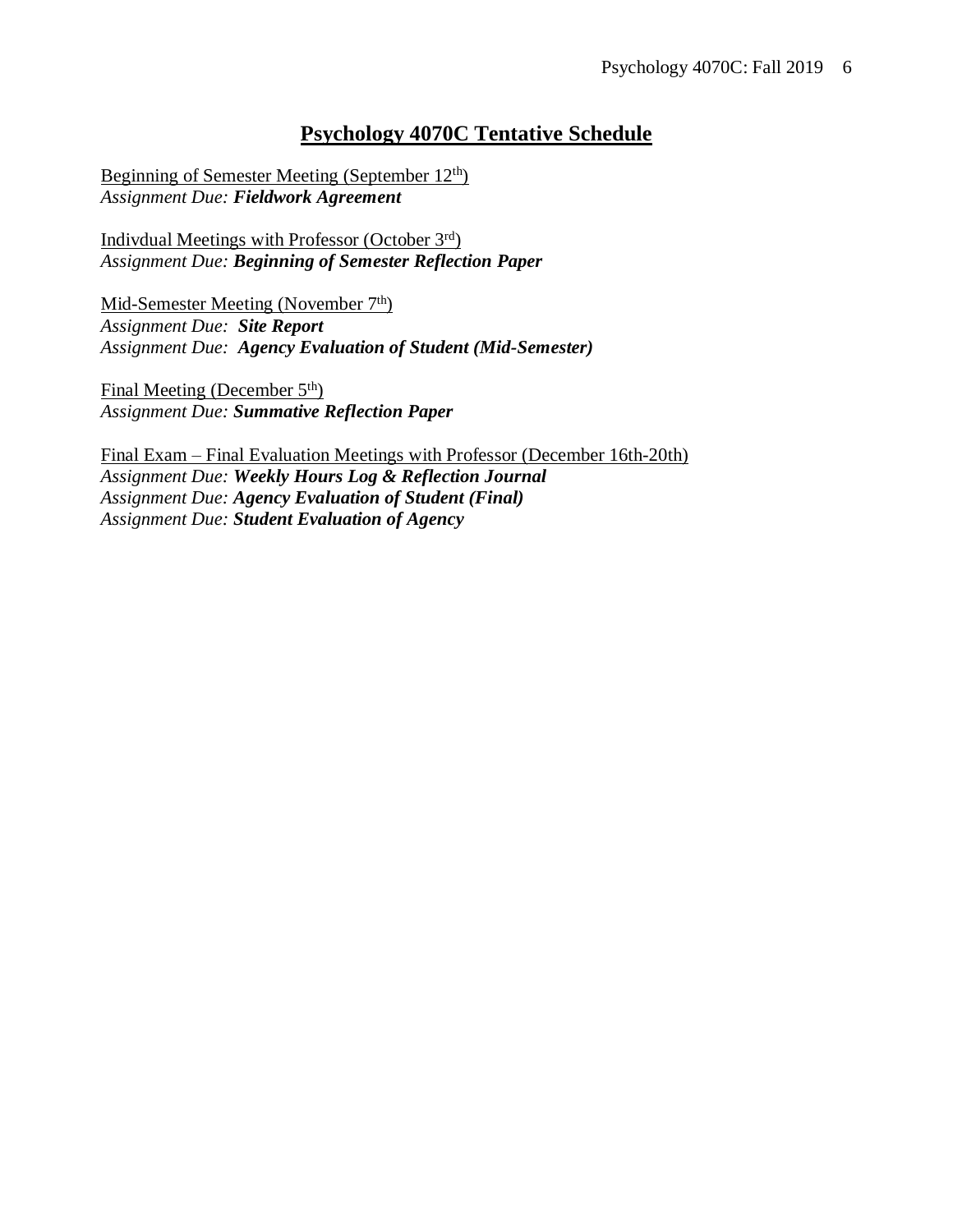#### **Fieldwork Hours Log and Reflection Journal**

Please take 5-10 minutes each week to reflect on your experience at your fieldwork placement. After reflection, please make sure to write down 1-2 insights gained about yourself, others, the field of psychology, and/or your potential fit for a career in psychology. Reflections are to be brief (i.e., no more than one sentence) and may be listed in bullet points. In addition, please remember to document your fieldwork hours on a weekly basis. All fieldwork hours need to be completed between the first week of the semester and the final week of the semester. Exceptions need to be approved by the instructor. The hour requirement for this course is based on number of registered units. Detailed information on hour requirement per registered units is listed below.

- 2 units  $= 100$  hours/semester (average 6 hours/week at the agency)
- 3 units  $= 150$  hours/semester (average 10 hours/week at the agency)
- 4 units  $= 200$  hours/semester (average 14 hours/week at the agency)

| <b>Week</b>                                                                        | <b>Hours</b>           | <b>Insights</b> |       |  |
|------------------------------------------------------------------------------------|------------------------|-----------------|-------|--|
| 1                                                                                  |                        |                 |       |  |
| $\boldsymbol{2}$                                                                   |                        |                 |       |  |
| $\mathbf{3}$                                                                       |                        |                 |       |  |
| $\overline{\mathbf{4}}$                                                            |                        |                 |       |  |
| 5                                                                                  |                        |                 |       |  |
| 6                                                                                  |                        |                 |       |  |
| 7                                                                                  |                        |                 |       |  |
| 8                                                                                  |                        |                 |       |  |
| 9                                                                                  |                        |                 |       |  |
| 10                                                                                 |                        |                 |       |  |
| 11                                                                                 |                        |                 |       |  |
| 12                                                                                 |                        |                 |       |  |
| 13                                                                                 |                        |                 |       |  |
| 14                                                                                 |                        |                 |       |  |
| 15                                                                                 |                        |                 |       |  |
| <b>Total</b>                                                                       |                        |                 |       |  |
| I, the undersigned, verify that all information submitted in this log is accurate. |                        |                 |       |  |
| Student's Signature:                                                               |                        |                 | Date: |  |
|                                                                                    | Supervisor's Signature |                 | Date: |  |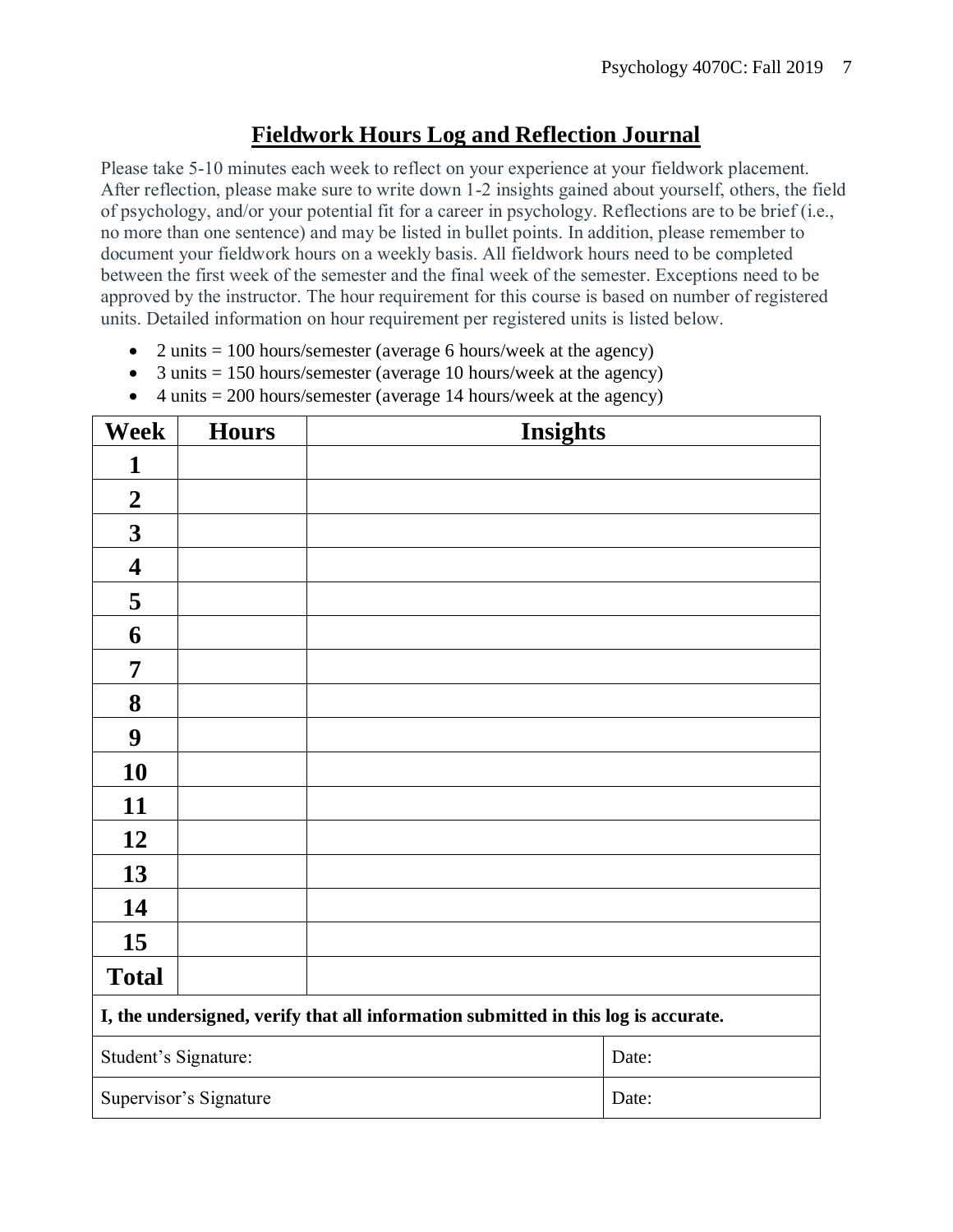#### **Beginning of Semester Reflection Paper**

Please provide a 1-2 page (250-500 word) response to the following questions:

- **Learning Experiences**: What experiences and/or learning opportunities are you hoping to get while at your placement this semester? How do you plan on advocating for yourself in order to obtain these experiences and/or learning opportunities? Learning opportunities may include but are not limited to: counseling, emotional support, behavior modification, behavioral monitoring, data collection, intake interviews, documentation, treatment planning, case management, community outreach, pitch writing, marketing services, and/or education.
- **Challenging Experiences**: What has been difficult or challenging about being at your placement so far? What are your initial concerns and/or questions with regard to being at your placement this semester? How do you plan on going about resolving these challenges or answering these questions?
- **Career Exploration**: What careers would you like to learn more about this semester while at your site placement? Who would you like to potentially conduct an informational interview with at your site? What questions would you like to ask them?

\*Note. This purpose of this assignment is to increase your awareness of your professional goals and to help you to develop a plan to enhance your learning experiences while your site placement this semester. As such, you will be asked to share your responses to these questions at your indivdual meeting with the instructor during the second month of the semester. A detailed description of the grading rubric for this assignment can be found online.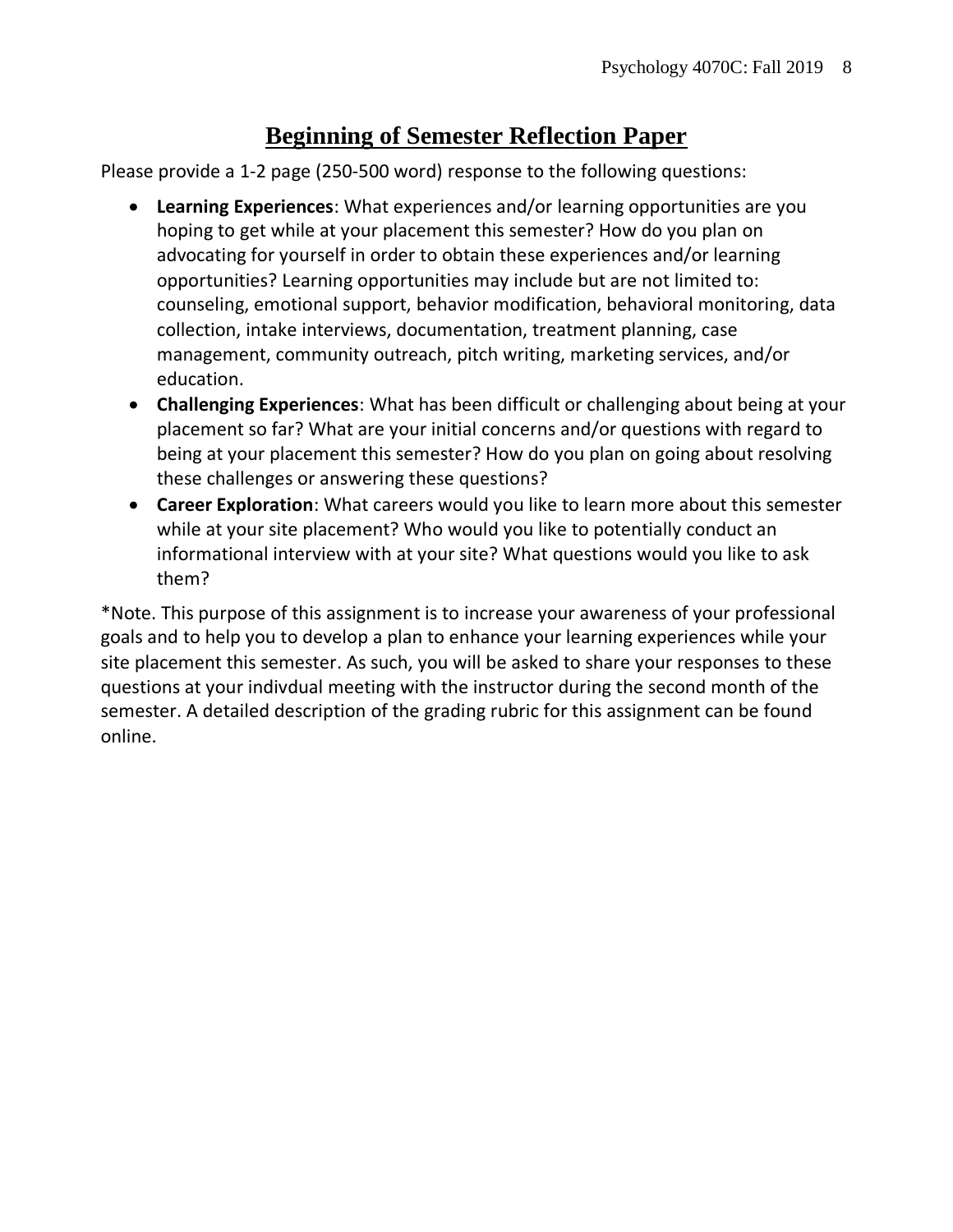# **Site Report**

Please provide a 2-4 page (500-1000 word) description of your site placement including the following:

- **Mission**: What is the mission statement of your site placement? In cases where no mission statement has been created, please describe the overall vision for and/or goals of your site placement.
- **Demographics:** What are the demographics of the people that your site serves? Descriptions of demographics may include but are not limited to: age, gender, socioeconomic status, education level, ethnicity, and geographic location.
- **Presenting Concerns**: What are some reasons why a person might visit your site? Reasons may include but are not limited to: educational concerns, mental health issues, help with marketing, desire for leadership development, help with employee benefits, and/or health problems. Please be as specific as you can in response to this question.
- **Services**: What are the primary services that your site provides? Services provide may include but are not limited to: leadership development, marketing services, individual counseling, group counseling, art therapy, case management, training and education, emotional support, spiritual support, and/or assessment.
- **Staff Characteristics**: What are the staff characteristics of your site placement? Staff characteristics may include but are not limited to: staff education and/or degrees, staff roles and/or titles, and staff duties and/or areas of expertise.
- **Learning Opportunities**: What are the duties and/or learning opportunities/experiences are offered to fieldwork students at your agency? Learning opportunities may include but are not limited to: counseling, emotional support, behavior modification, behavioral monitoring, data collection, intake interviews, documentation, treatment planning, case management, community outreach, pitch writing, marketing services, and/or education.

\*Note. This purpose of this assignment is to help your fellow students learn more about the fieldwork experiences available to them as undergraduate students. As such, you will be asked to share your responses to these questions at our mid-semester meeting. A detailed grading rubric for this assignment can be found online.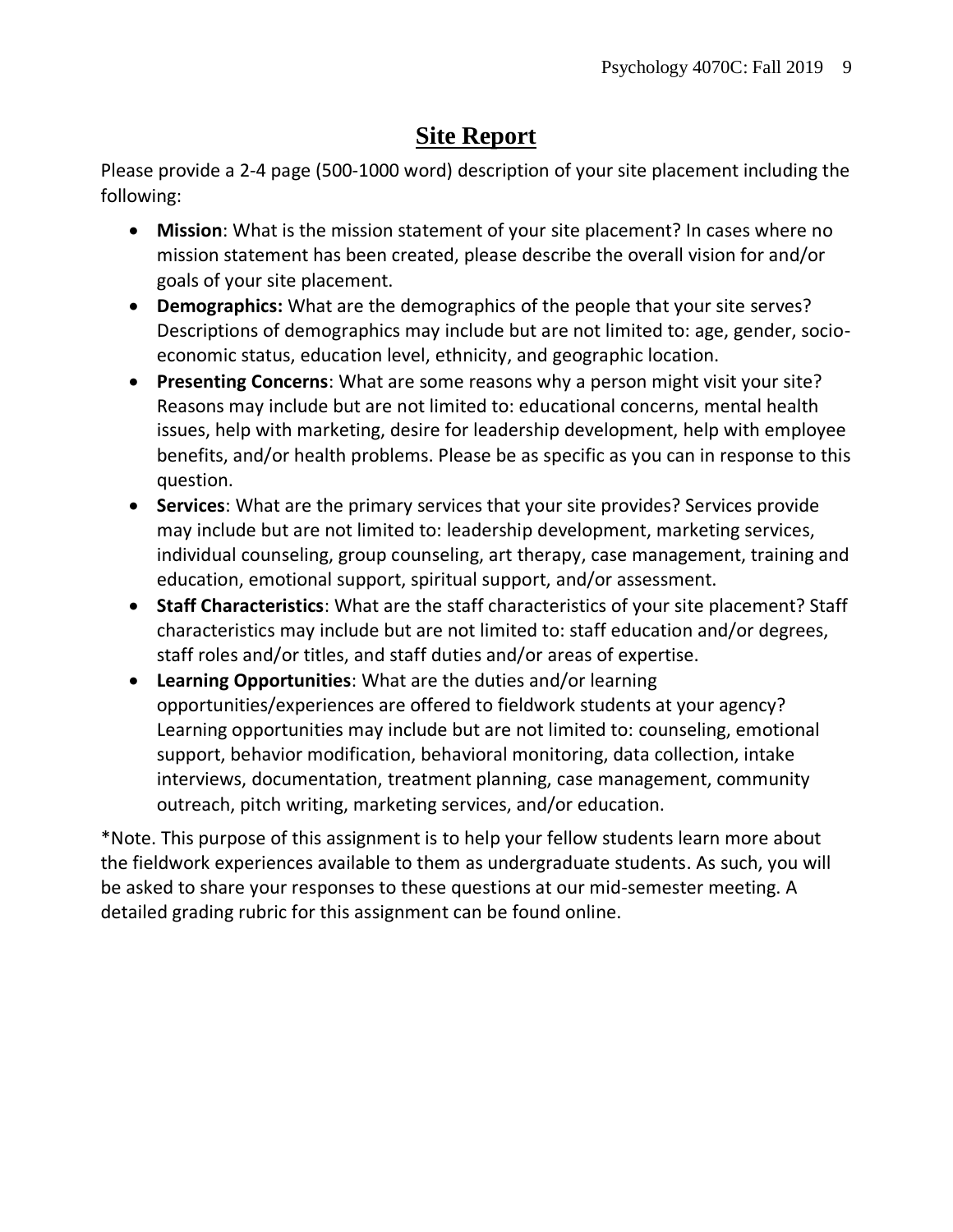# **Summative Reflection Paper**

Please provide a 2-4 page (500-1000 word) reflection regarding your site placement including the following:

1. **Rewarding Experience(s)**: What have you especially enjoyed doing while at your placement? What has been your most rewarding experience with a group, individual, client, resident, patient, and/or project at your site?

2. **Challenging Experience(s)**: What has been difficult or challenging about being at your placement? What has been your most challenging experience with a group, individual, client, resident, patient and/or project at your site? How have you worked to resolve these challenges?

3. **Personal and Professional Development**: What have you learned about yourself and others while at your placement? What have you learned about the professional world and expectations of supervisors within the professional world? What have you learned about your personal strengths and growth areas?

4. **Career Direction**: What career directions are you considering following your experience at your site? How has your experience at your placement shaped, solidified, or changed your future career goals and/or direction?

5. **Knowledge and Skills**: What have you learned about the field of psychology or a related field (e.g., marketing or human resources) while at your placement? What skills have you been able to develop while at your site? What psychological theories or principles have you been able to apply while at your placement?

**6. Conclusion and Recommendation**: How have you benefited from being placed at your site placement this semester? Would you recommend your site as a potential placement for future students? Why or why not?

\*Note. This purpose of this assignment is to prepare you for future interviews with graduate schools and/or employment agencies. As such, you will be asked to share your responses to these questions at our final meeting. A detailed grading rubric for this assignment can be found online.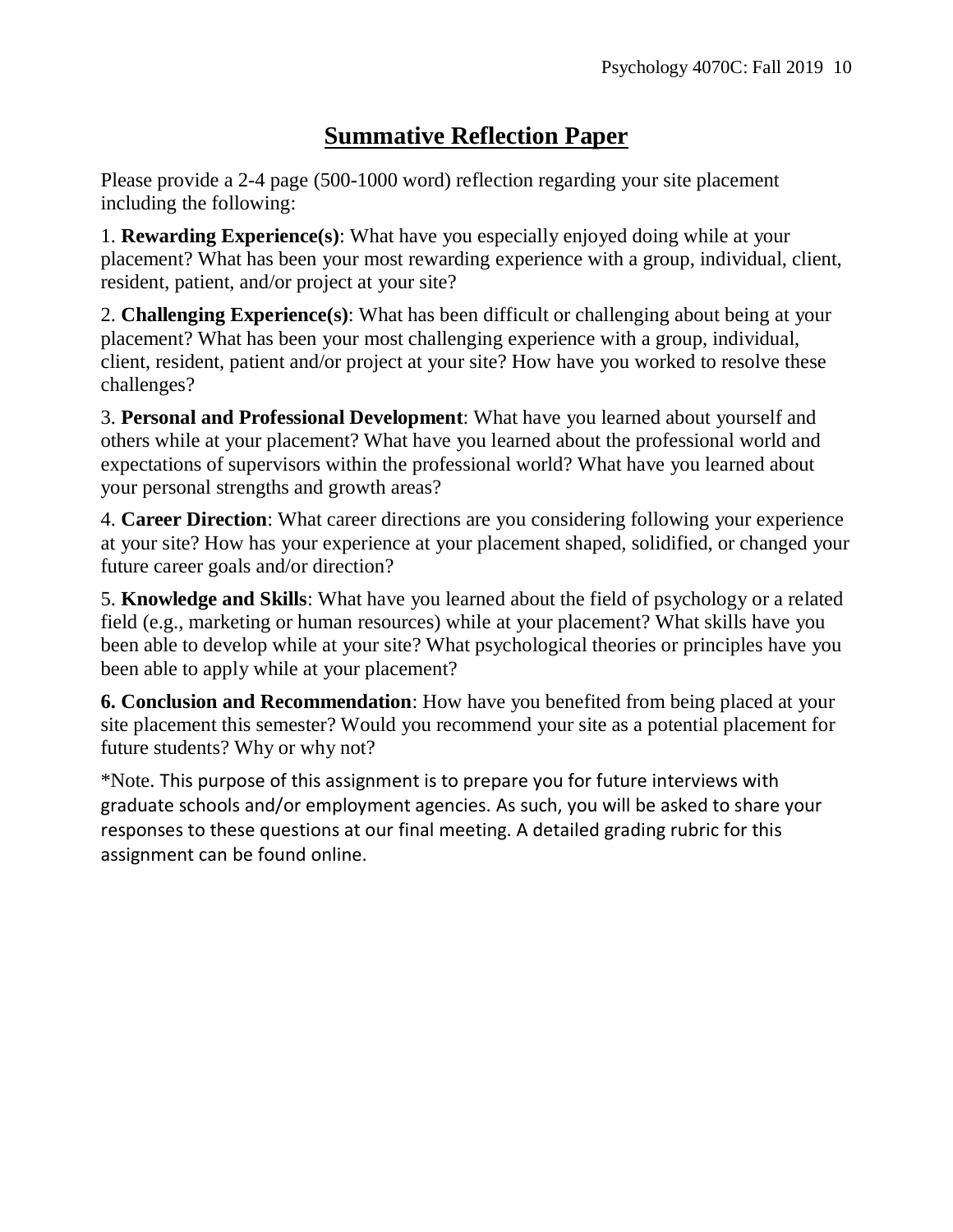٦

# $\text{PLNU}$  forward

Г

**Point Loma Nazarene University Department of Undergraduate Psychology**

# **Undergraduate Fieldwork Studies in Psychology Agreement**

| STUDENT'S CONTACT INFORMATION (To be completed by the <i>student</i> )             |
|------------------------------------------------------------------------------------|
| Student's Name:                                                                    |
| Student's Address:                                                                 |
|                                                                                    |
| <b>Student's Phone Number:</b>                                                     |
| Student's Email Address:                                                           |
| Student's Class Standing (please check one):                                       |
| $\Box$ Sophomore<br>$\Box$ Junior<br>$\Box$ Senior<br>$\Box$ Freshman<br>$\Box$ 5+ |
| SUPERVISOR'S CONTACT INFORMATION (To be completed by the <i>agency</i> )           |
| <b>Agency Name:</b>                                                                |
| <b>Agency Address:</b>                                                             |
|                                                                                    |
| Primary Supervisor's Name:                                                         |
| Primary Supervisor's Title:                                                        |
| Primary Supervisor's Phone Number:                                                 |
| Primary Supervisor's Email Address:                                                |
| INSTRUCTOR'S CONTACT INFORMATION (To be completed by <i>instructor</i> )           |
| Instructor's Name: Joel Sagawa, Ph.D.                                              |
| Instructor's Address:<br>Department of Psychology (Culbertson Hall)                |
| 3900 Lomaland Drive<br>San Diego, Ca 92016                                         |
| Instructor's Phone Number: 619-849-2381                                            |
| Instructor's Email Address: jsagawa@pointloma.edu                                  |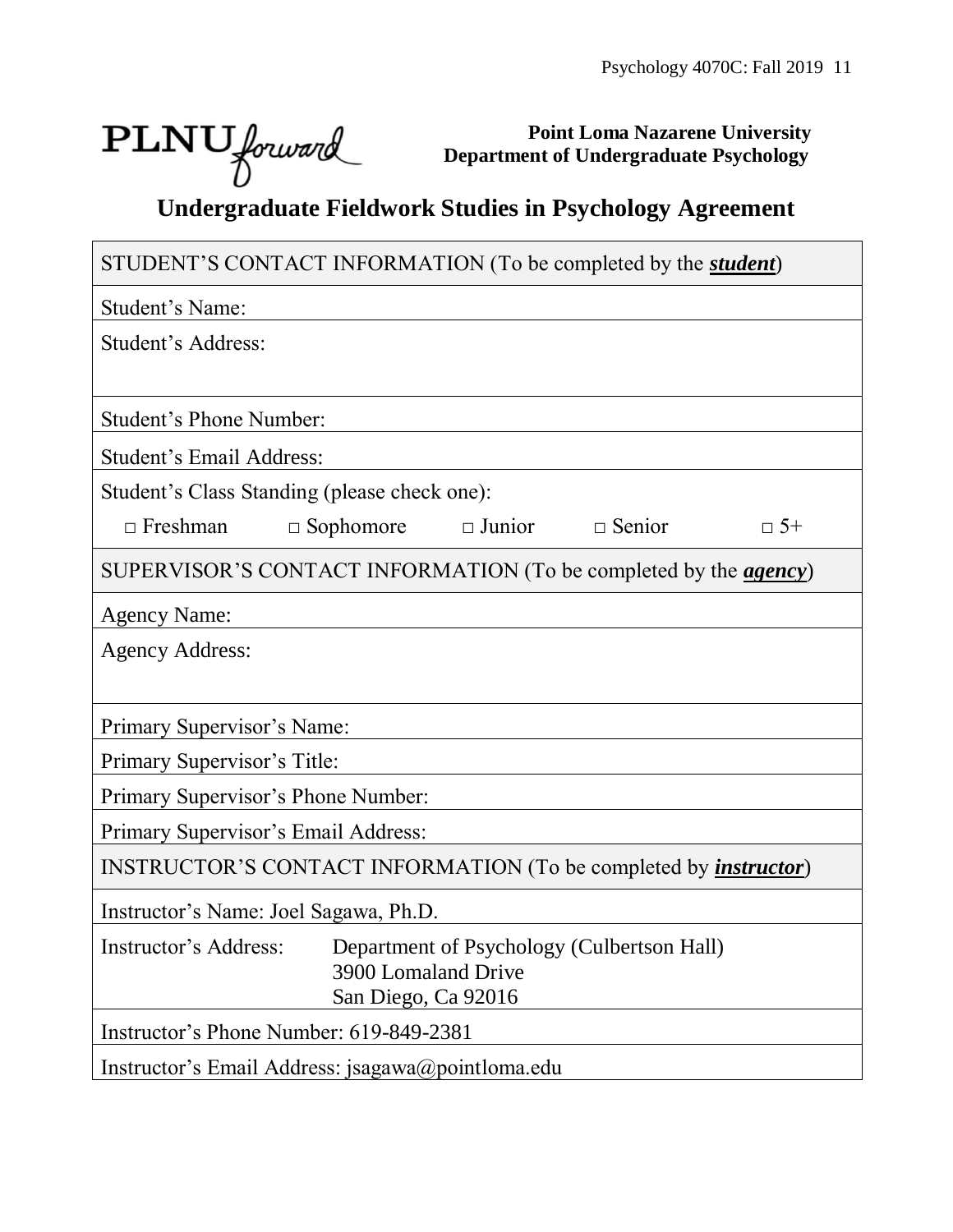| FIELDWORK HOURS (To be completed by the <i>student</i> )                                                                                                                                                                                                                                                                                                                                                                                    |                                                               |                          |  |  |  |  |
|---------------------------------------------------------------------------------------------------------------------------------------------------------------------------------------------------------------------------------------------------------------------------------------------------------------------------------------------------------------------------------------------------------------------------------------------|---------------------------------------------------------------|--------------------------|--|--|--|--|
| Number of units (please check one):                                                                                                                                                                                                                                                                                                                                                                                                         | $\Box$ 3 units (150 hours) $\Box$ 4 units (200 hours)         |                          |  |  |  |  |
| <b>Agreed Upon Start Date:</b>                                                                                                                                                                                                                                                                                                                                                                                                              | <b>Agreed Upon End Date:</b>                                  |                          |  |  |  |  |
|                                                                                                                                                                                                                                                                                                                                                                                                                                             | FIELDWORK DESCRIPTION (To be completed by the <i>agency</i> ) |                          |  |  |  |  |
| Please list duties and learning experiences offered to the student by the agency:<br>(Agency may attach description of duties and learning experiences if desired)                                                                                                                                                                                                                                                                          |                                                               |                          |  |  |  |  |
| Please describe training opportunities offered to the student by the agency:<br>(Agency may attach description of training opportunities if desired)                                                                                                                                                                                                                                                                                        |                                                               |                          |  |  |  |  |
| When will training (if any) occur? Please select all that apply.<br>$\Box$ Mon<br>$\Box$ Sun<br>$\Box$ Tue<br>$\Box$ Not Applicable $\Box$ Other (please describe):                                                                                                                                                                                                                                                                         | $\Box$ Wed $\Box$ Thur<br>$\Box$ Fri                          | $\Box$ Sat               |  |  |  |  |
| When will supervision (if any) occur? Please select all that apply.<br>$\Box$ Mon<br>$\Box$ Tue<br>$\Box$ Sun<br>$\Box$ Not Applicable $\Box$ Other (please describe):                                                                                                                                                                                                                                                                      | $\Box$ Wed $\Box$ Thur                                        | $\Box$ Fri<br>$\Box$ Sat |  |  |  |  |
| SIGNATURES (To be signed by <i>agency supervisor</i> , <i>student</i> , and <i>instructor</i> )                                                                                                                                                                                                                                                                                                                                             |                                                               |                          |  |  |  |  |
| We, the undersigned, accept the responsibilities outlined in this agreement. I, the student, have<br>read and understand that credit for this course is contingent upon meeting all requirements (e.g.,<br>assignments and evaluations) for this course as outlined in the syllabus in addition to performing<br>the work described above. Any deviation from what has been indicated above is to be worked out<br>by all parties involved. |                                                               |                          |  |  |  |  |
| Student's Signature:                                                                                                                                                                                                                                                                                                                                                                                                                        |                                                               | Date:                    |  |  |  |  |
| Agency Supervisor's Signature:                                                                                                                                                                                                                                                                                                                                                                                                              |                                                               | Date:                    |  |  |  |  |
| Instructor's Signature:                                                                                                                                                                                                                                                                                                                                                                                                                     |                                                               | Date:                    |  |  |  |  |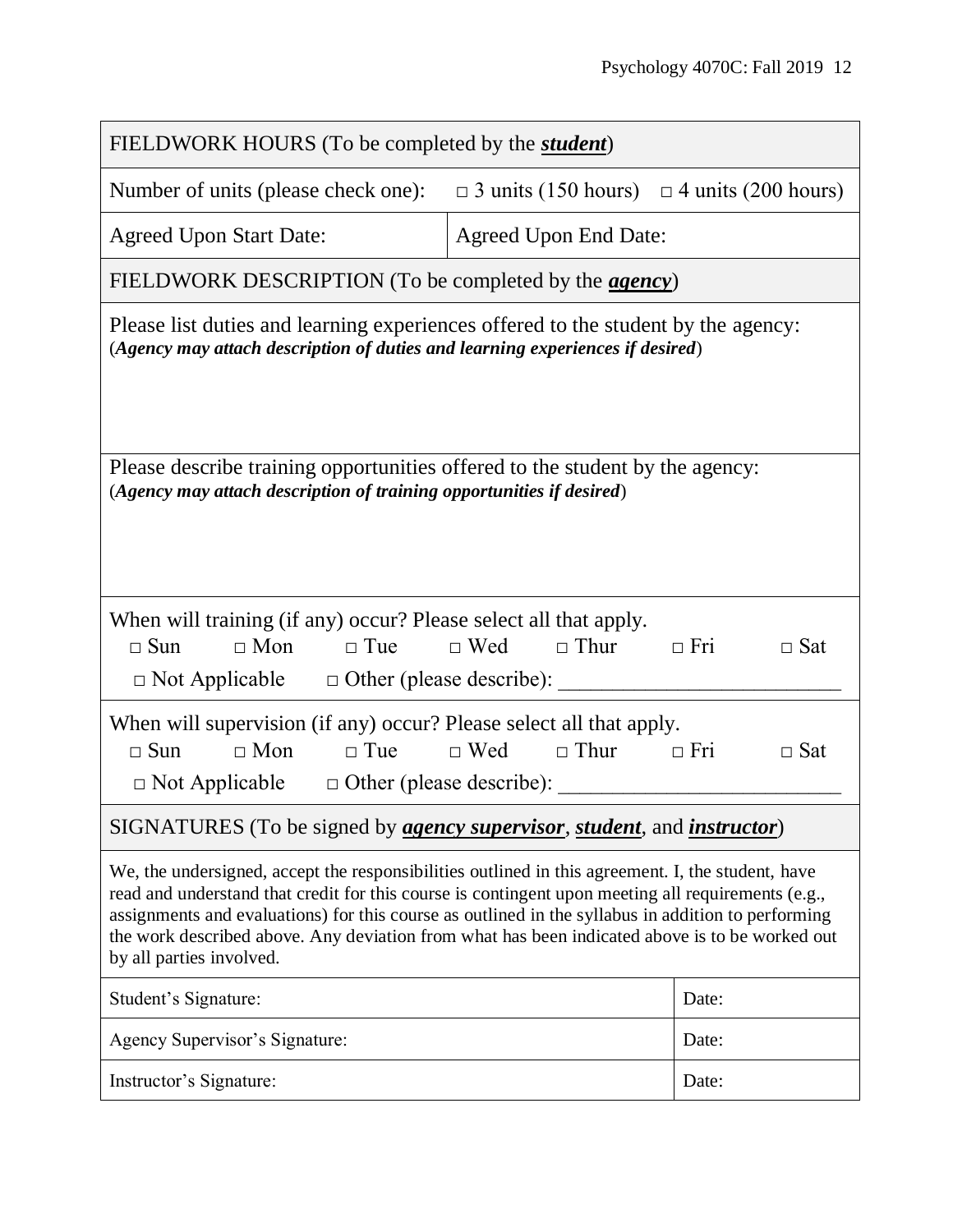٦

PLNU forward

**Point Loma Nazarene University Department of Undergraduate Psychology**

# **Agency Evaluation of Student**

| <b>CONTACT INFORMATION:</b>            |                                   |                                                                                                                                                                                                               |   |                  |
|----------------------------------------|-----------------------------------|---------------------------------------------------------------------------------------------------------------------------------------------------------------------------------------------------------------|---|------------------|
| Agency:                                |                                   |                                                                                                                                                                                                               |   |                  |
| <b>Agency Supervisor:</b>              |                                   |                                                                                                                                                                                                               |   |                  |
| Student:                               |                                   |                                                                                                                                                                                                               |   |                  |
| <b>FIELDWORK HOURS:</b>                |                                   |                                                                                                                                                                                                               |   |                  |
| <b>Placement Began:</b>                |                                   | <b>Placement Ends:</b>                                                                                                                                                                                        |   |                  |
| Approximate Number of Hours Completed: |                                   |                                                                                                                                                                                                               |   |                  |
| <b>RATING SCALE:</b>                   |                                   |                                                                                                                                                                                                               |   |                  |
|                                        |                                   | USING THE RATING SCALE BELOW, PLEASE EVALUTE THE STUDENT ASSIGNED TO<br>YOUR PROGRAM IN TERMS OF THE FOLLOWING CRITERIA. ENTER N/A IF YOU DID<br>NOT HAVE THE CHANCE TO OBSERVE STUDENT IN A PARTICULAR AREA. |   |                  |
| 1                                      | 2                                 | 3                                                                                                                                                                                                             | 4 | 5                |
| <b>VERY POOR</b>                       |                                   | <b>AVERAGE</b>                                                                                                                                                                                                |   | <b>EXCELLENT</b> |
| <b>GENERAL CHARACTERISTICS:</b>        |                                   |                                                                                                                                                                                                               |   | <b>RATING</b>    |
| Personal appearance<br>1.              |                                   |                                                                                                                                                                                                               |   |                  |
| <b>Emotional maturity</b><br>2.        |                                   |                                                                                                                                                                                                               |   |                  |
| 3.                                     | Reliability and responsibility    |                                                                                                                                                                                                               |   |                  |
| 4.                                     | Initiative and resourcefulness    |                                                                                                                                                                                                               |   |                  |
| Interest and enthusiasm<br>5.          |                                   |                                                                                                                                                                                                               |   |                  |
| 6.                                     |                                   | Ability to get along and work well with others                                                                                                                                                                |   |                  |
|                                        | Ability to communicate orally     |                                                                                                                                                                                                               |   |                  |
| 8.                                     | Ability to communicate in writing |                                                                                                                                                                                                               |   |                  |
| 9.                                     |                                   | Organization of time to meet the needs of the agency                                                                                                                                                          |   |                  |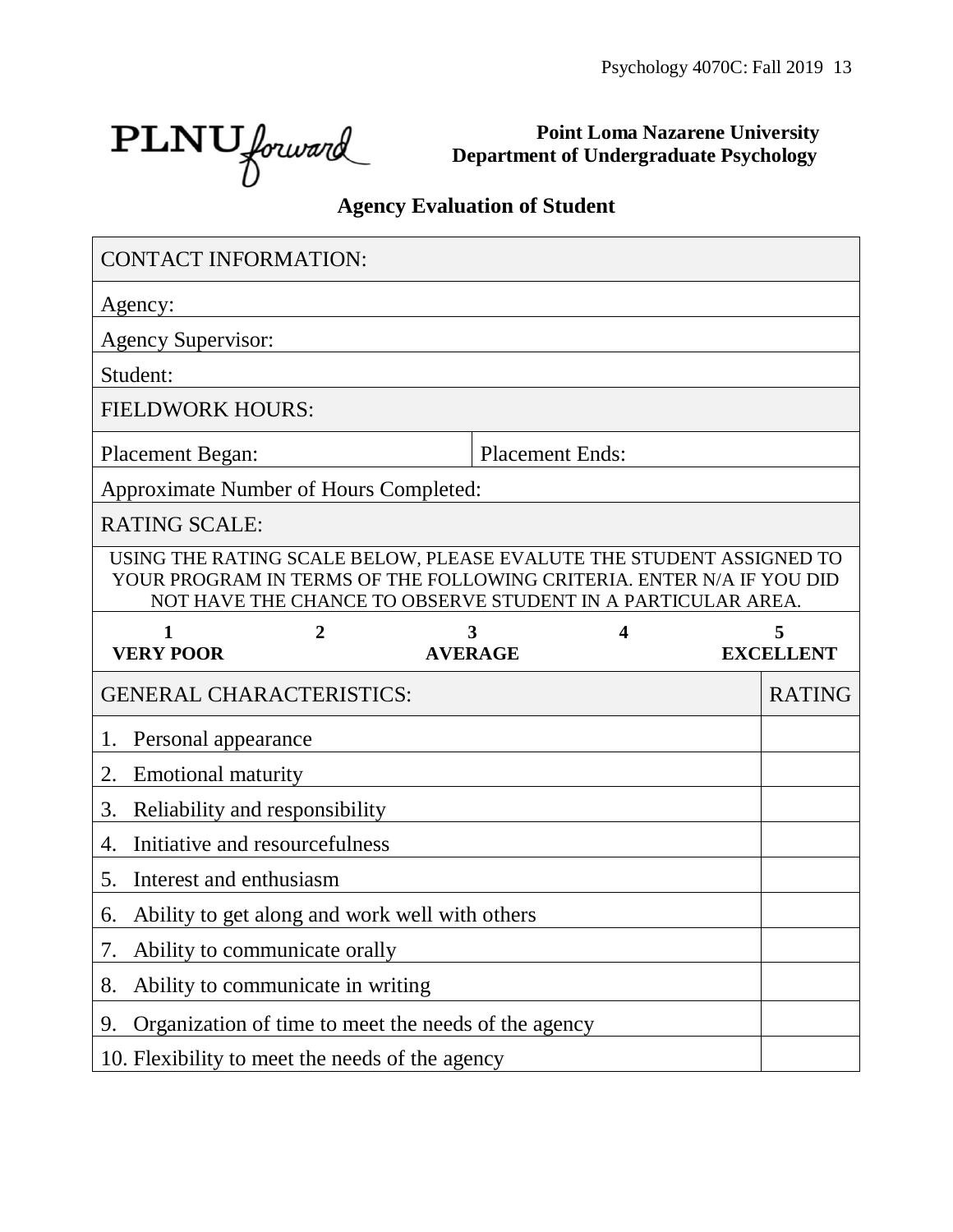| PROFESSIONAL COMPETENCE                                                                                                                                              |            | <b>RATING</b> |  |  |
|----------------------------------------------------------------------------------------------------------------------------------------------------------------------|------------|---------------|--|--|
| Active listening skills<br>1.                                                                                                                                        |            |               |  |  |
| Ability to establish rapport with others<br>2.                                                                                                                       |            |               |  |  |
| Ability to express care, empathy, genuineness, and warmth<br>3.                                                                                                      |            |               |  |  |
| Awareness of professional ethics and ethical decision making<br>4.                                                                                                   |            |               |  |  |
| Ability to maintain appropriate boundaries<br>5.                                                                                                                     |            |               |  |  |
| Awareness of own strengths and weaknesses<br>6.                                                                                                                      |            |               |  |  |
| Ability to relate non-defensively when receiving feedback<br>7.                                                                                                      |            |               |  |  |
| Ability to implement feedback received from supervisor<br>8.                                                                                                         |            |               |  |  |
| Recognizes problems and reports them to supervisor<br>9.                                                                                                             |            |               |  |  |
| 10. Ability to facilitate group activities                                                                                                                           |            |               |  |  |
| <b>GLOBAL ASSESSMENT</b>                                                                                                                                             |            |               |  |  |
| Please list one or two highly positive attributes of this student:<br>(Agency may attach description of positive attributes if desired)                              |            |               |  |  |
|                                                                                                                                                                      |            |               |  |  |
| Please list one or two areas where the student could improve or grow:<br>(Agency may attach description of growth areas if desired)                                  |            |               |  |  |
|                                                                                                                                                                      |            |               |  |  |
| Are there any personality issues that need to be addressed as<br>this student prepares for professional work? If yes, please<br>describe with an attached statement. | $\Box$ Yes | $\Box$ No     |  |  |
| <b>SIGNATURES</b>                                                                                                                                                    |            |               |  |  |
| Signature of Supervisor:                                                                                                                                             | Date:      |               |  |  |
| Signature of Student:                                                                                                                                                | Date:      |               |  |  |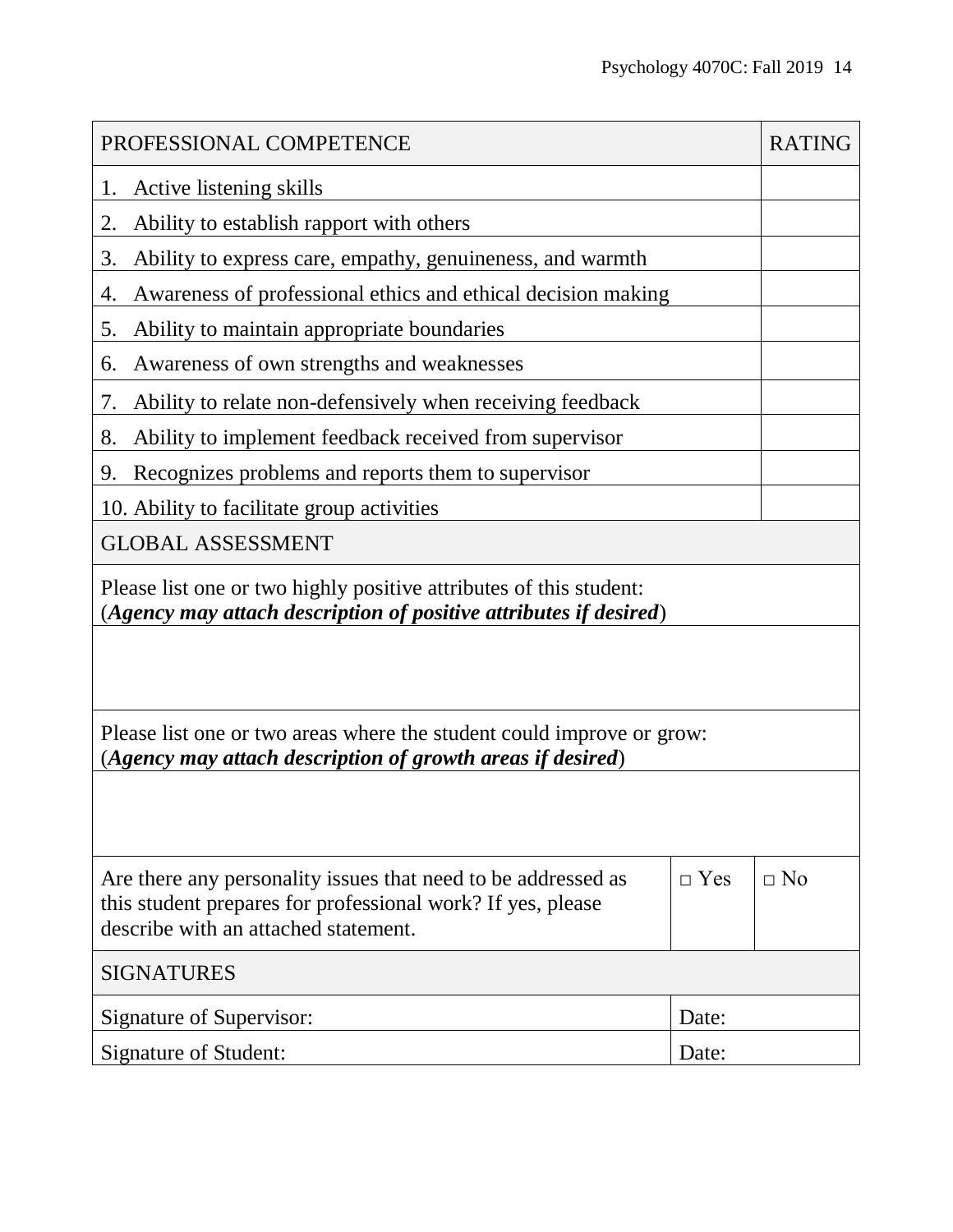PLNU forward

**Point Loma Nazarene University Department of Undergraduate Psychology**

# **Student Evaluation of Agency**

|                                 | <b>CONTACT INFORMATION:</b>                                                                                                                                               |                |                        |                  |
|---------------------------------|---------------------------------------------------------------------------------------------------------------------------------------------------------------------------|----------------|------------------------|------------------|
| Student:                        |                                                                                                                                                                           |                |                        |                  |
| Agency:                         |                                                                                                                                                                           |                |                        |                  |
| <b>Agency Supervisor:</b>       |                                                                                                                                                                           |                |                        |                  |
| <b>FIELDWORK HOURS:</b>         |                                                                                                                                                                           |                |                        |                  |
| <b>Placement Began:</b>         |                                                                                                                                                                           |                | <b>Placement Ends:</b> |                  |
|                                 | <b>Total Number of Hours Completed:</b>                                                                                                                                   |                |                        |                  |
|                                 | Please rate the percentage of your time spent doing clerical work (please select one):                                                                                    |                |                        |                  |
| $\Box$ 0-19%                    | $\Box$ 20-39%                                                                                                                                                             | $\Box$ 40-59%  | $\Box$ 60-79%          | $\Box$ 80-100%   |
| <b>RATING SCALE:</b>            |                                                                                                                                                                           |                |                        |                  |
|                                 | USING THE RATING SCALE BELOW, PLEASE EVALUATE YOUR FIELDWORK<br>PLACEMENT IN TERMS OF THE FOLLOWING CRITERIA. ENTER N/A IF NOT<br>APPICABLE TO YOUR FIELDWORK EXPERIENCE. |                |                        |                  |
|                                 |                                                                                                                                                                           |                |                        |                  |
| 1                               | 2                                                                                                                                                                         | 3              | 4                      | 5                |
| <b>VERY POOR</b>                |                                                                                                                                                                           | <b>AVERAGE</b> |                        | <b>EXCELLENT</b> |
|                                 | <b>GLOBAL ASSESSMENT RATINGS</b>                                                                                                                                          |                |                        | <b>RATING</b>    |
| Quality of supervision.<br>1.   |                                                                                                                                                                           |                |                        |                  |
| Frequency of supervision.<br>2. |                                                                                                                                                                           |                |                        |                  |
| 3.                              | Opportunities to apply theoretical knowledge of psychology.                                                                                                               |                |                        |                  |
| 4.                              | Opportunities to practice skills relevant to the field of psychology.                                                                                                     |                |                        |                  |
| 5.                              | Opportunities to learn about the ethics of applied psychological work.                                                                                                    |                |                        |                  |
| 6.                              | Opportunities to learn about individuals suffering from mental illness.                                                                                                   |                |                        |                  |
| 7.                              | Helpfulness and support provided by professional staff.                                                                                                                   |                |                        |                  |